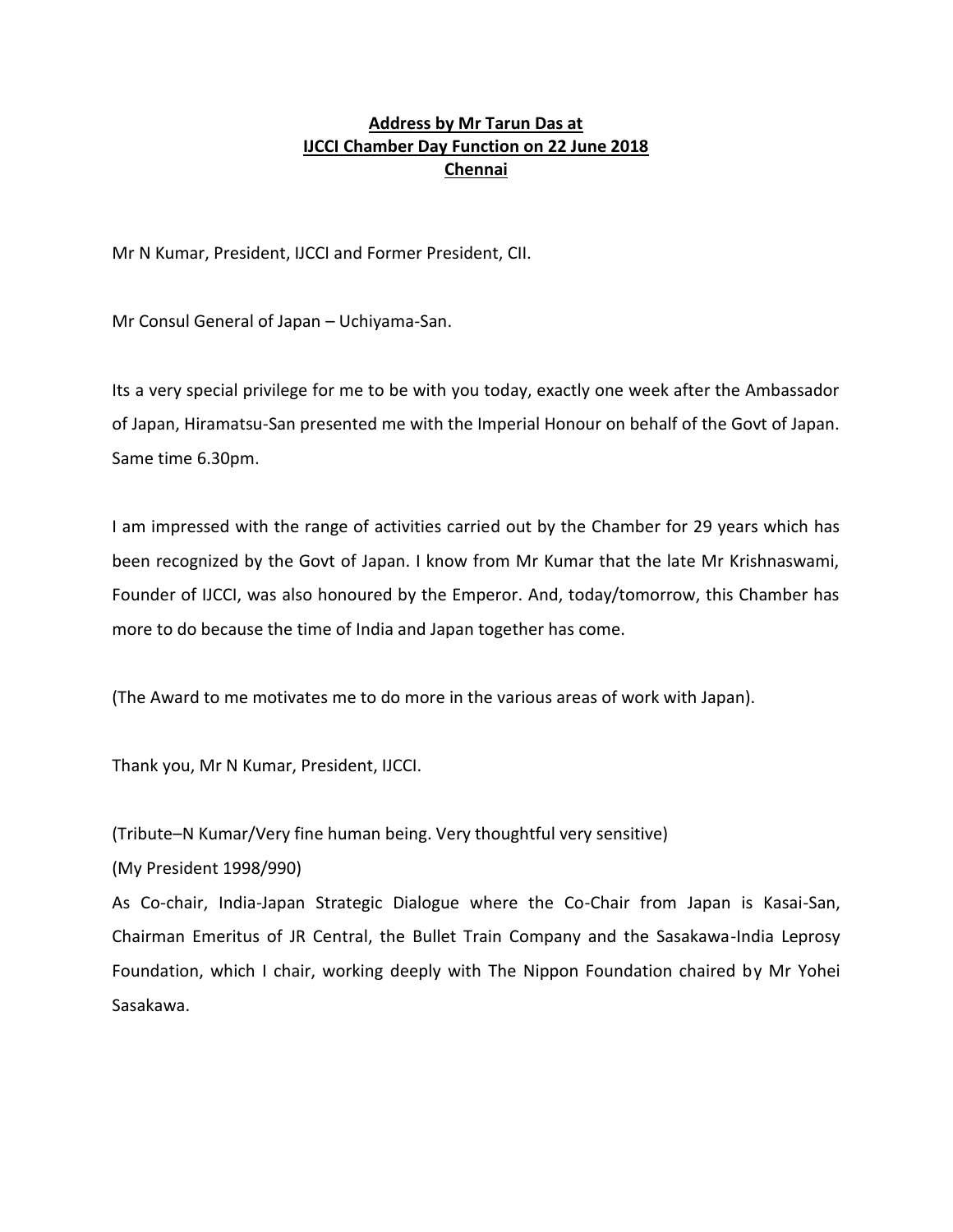The Chamber's focus is necessarily on economic and trade issues but I am very pleased to see that you are also involved with teaching of the Japanese language. It is very important to create this eco-system in India.

Suggest 1 more idea. Football. Congrat Japan Beat a Latin American country for the  $1<sup>st</sup>$  time ever on 19/6 at the World Cup.

My remarks today will go beyond Business.

## **Let me turn to some specifics.**

## **1. Skills – for the Future**

Smart city – Planning Skills A.I. Robotics. Machine Learning. To mention 4 areas. Don't train for the past – train for the future. India and Japan.

## **2. Energy Efficiency**

Japan no. 1 Japan without Energy Resources. A Role Model for India.

# Needs much more attention by India/ and Japan can help even more than currently.

# **3. Japan Immigration, Work Permits etc.**

Caution of the past.

Caution must continue.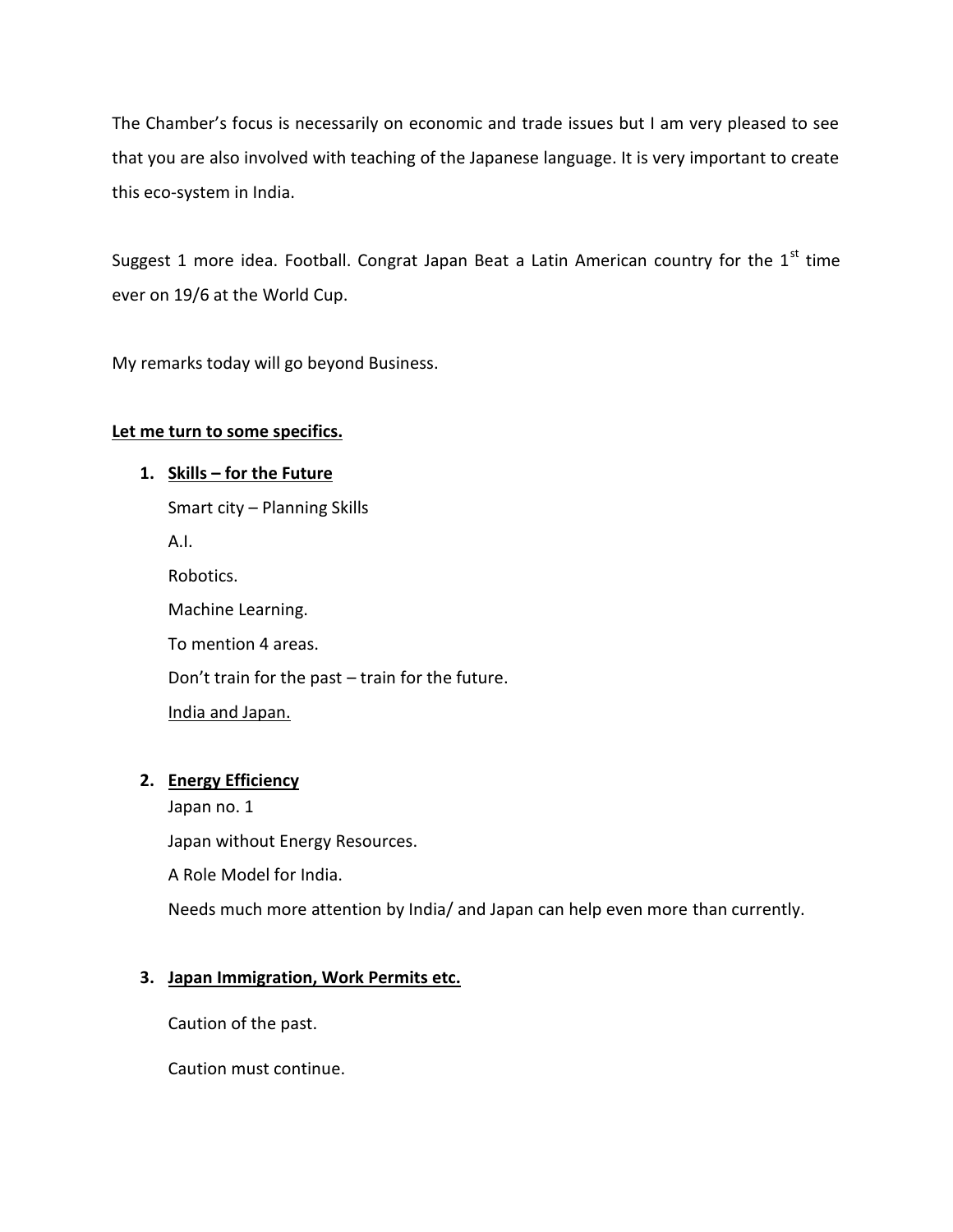15 (Indians) Persons going. Small Beginning. Let it be so.

The folly of the West is best avoided. The Essential spirit, culture and systems of the country – Japan - must be safeguarded.

This is an area for future work.

#### **4. One of the big challenges of India is quality school education.**

We need to collaborate with Japan on School Education because the child's foundation is built in schools.

In India today there are Japanese Schools but these are for Japanese children.

We need such schools for Indian children who will also learn Japanese language at a young age. Learning the language of each other is very important to connect to each other's culture and the early age learning is the best/easiest.

5. At the level of **higher education** our youth always look West. In my generation, we went to UK universities. After that, its all about USA.

But, Japan has great Universities. And, not one, but many.

We must work for a Partnership with at least one Japanese University for India.

CII is setting up a University. And, I understand the Govt of AP has given them land. I have suggested to the Chairman of the CII University Committee to seriously consider a partnership with a Japanese University instead of Harvard, Yale, Stanford, Columbia, etc.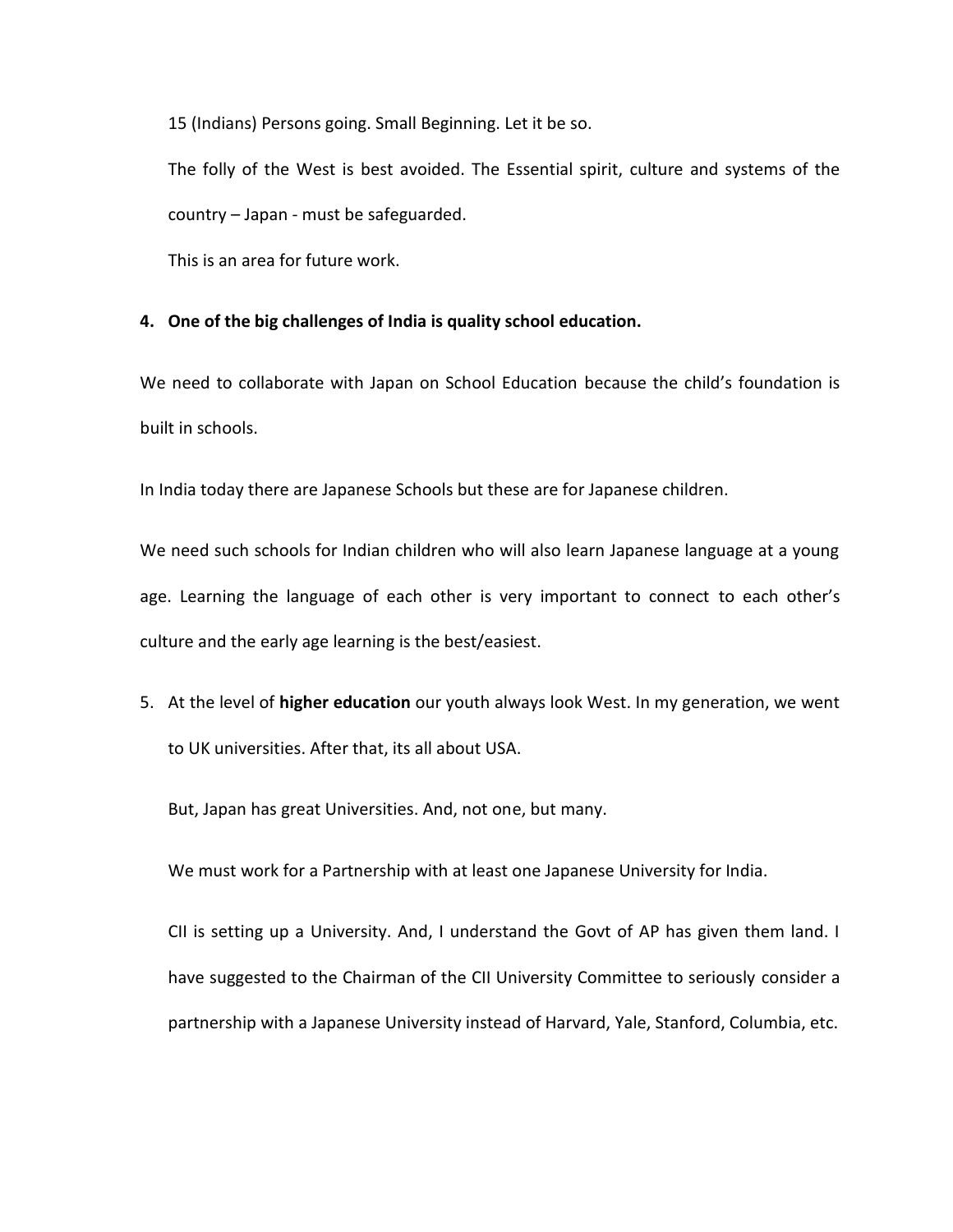Mr Consul General. Please take this up with CII because the University is likely to be in the South and in Partnership with Japan will bring excellent benefits to Indian students in their Teens.

#### 6. **The Cultural gap** huge.

2 Asian countries but with almost no similarity.

In looks, in colour, in religion, in customs, in culture.

We have found the same with Singapore even though Indian population =  $8\%$  of Singapore. Cultural Dialogue/India/Singapore – Leela Samson: Co-chair.

We need to do something similar between Japan and India to increase knowledge, understanding and alignment on each other's culture. This is a very important agenda going into the future if we are to achieve high degree of comfort and trust with each other. Cultural exchanges will connect us.

#### **7. Health/Leprosy.**

I have to talk about Health, but, especially, Leprosy which is still a problem in India.

For 12 years I have been associated with the Sasakawa-India Leprosy Foundation set up under the guidance of Mr Yohei Sasakawa. He, more than anyone else in the country, has been the visionary, the missionary who leads the drive to eradicate Leprosy. To remove Stigma and Discrimination. To provide Livelihoods. To skill people affected by Leprosy. Mr Sasakawa is a Living Legend. A Living Gandhi.

And, it is my privilege to work with him and The Nippon Foundation chaired by him.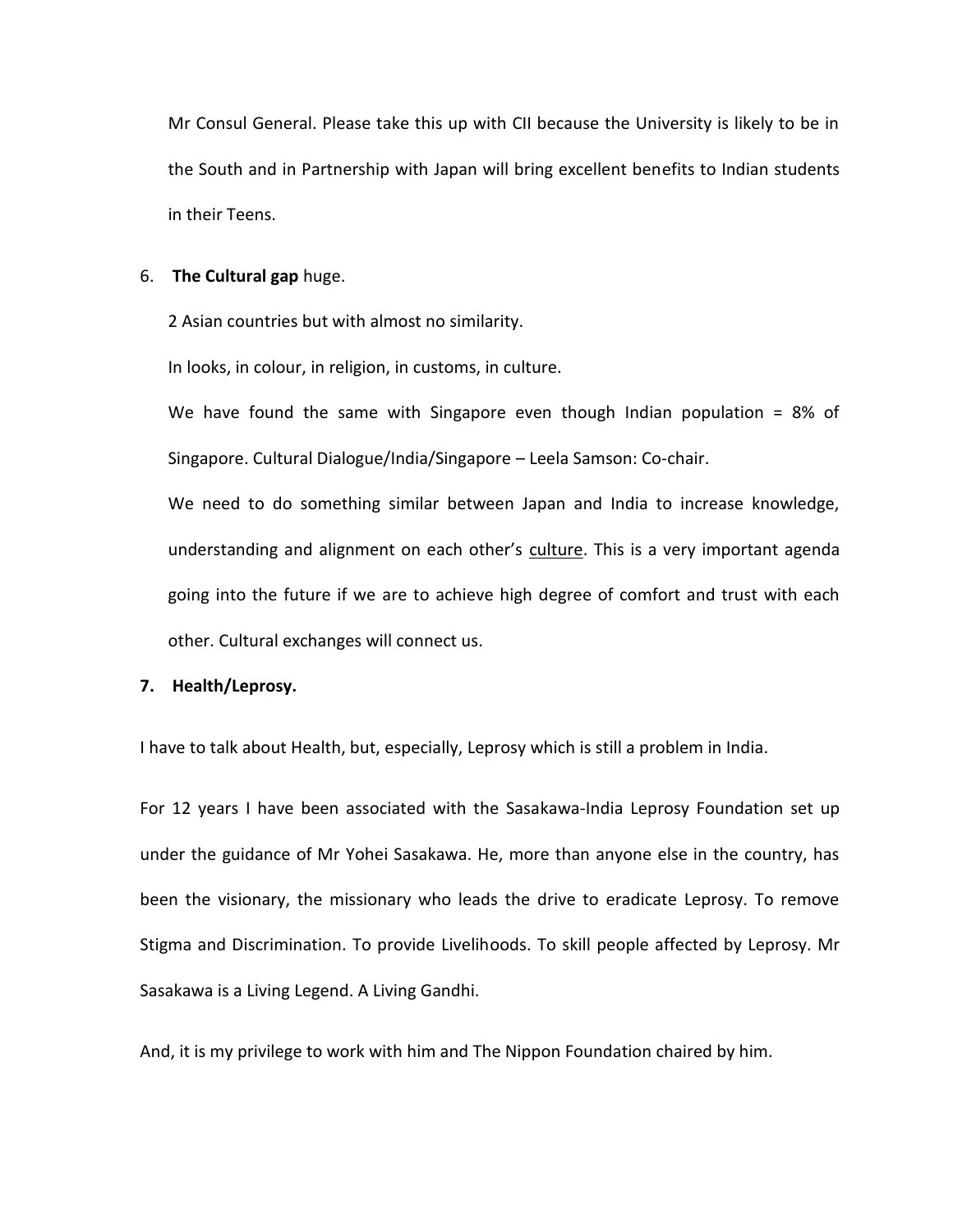SILF is his creation which I Chair and my request to IJCCI to give us an opportunity to make presentation to your members to create awareness. Like Polio, Like Leprosy.

It is curable.

It is preventable.

Drugs are available free thanks to WTO.

Please join SILF in eradicating Leprosy.

## **8. India and Japan in the South Asia Region and Africa**

Connectivity Projects.

Capacity Building Projects.

Relationship and Trust building Projects.

#### **9. Begin with Maritime cooperation**

## **Indo-Pacific is a phrase, how do we give it a definition**

The term Indo-Pacific has now become a widely accepted part of the lexicon of geopolitics. And with its usage is an acceptance of what it represents: that the Indian Ocean region and the western Pacific are a single strategic entity. However, converting this concept into tangible military and political actions remains a challenge.

India and Japan already carry out naval cooperation. Both countries have shown a common commitment to a set of principles regarding the maritime sphere, including the freedom of navigation and the strategic importance of the western Pacific and the Indian Ocean in the coming decades.

India remains wary of extending itself to the Pacific Ocean. Even Japan faces a problem of maritime overstretch. A pooling of resources between India, Japan and the US and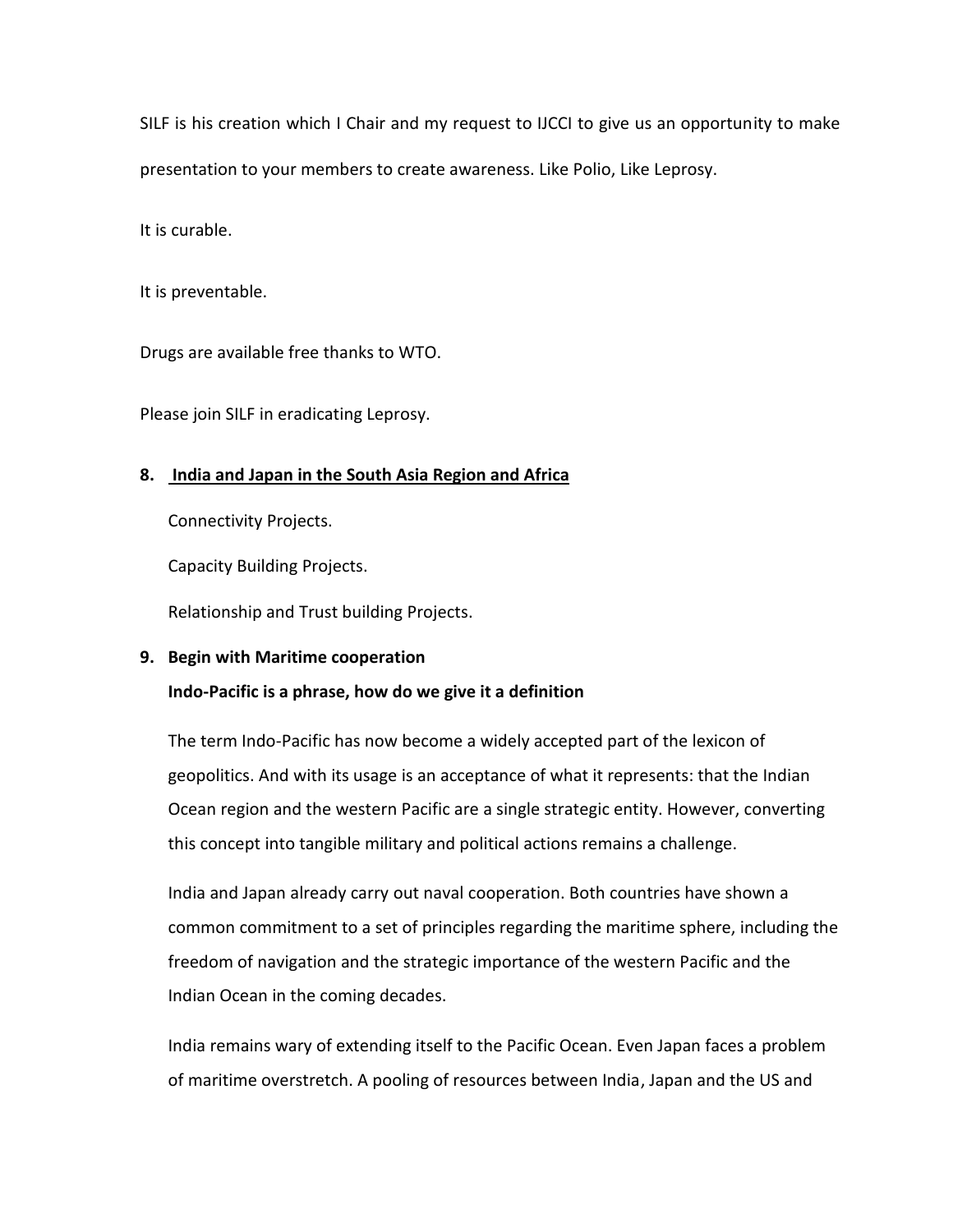like-minded countries would be an obvious response to such limitations. The permanent induction of Japan to the Malabar Exercises is a symbol of this fact.

The increasing COMP of the world's maritime domain is inevitable fallout of increased great power rivalry. Like-minded countries need to synchronize their maritime policies.

India and Japan Partnership is key to our safety.

- 1. World always complex. Post World War 2 some rules were framed by the West-T changing those rules. Plus China changing rules-earlier pretended to play by the rules but actually did not. So, we need to understand the new Rules. USA first + China no. 1.
- 2. In this global environment who can we depend on? Who are our real friends? For India earlier, it was USSR. USA was not happy with us. Today. India is trying to sustain a balanced relationship with USA and Russia. And, trying to evolve a tension-free relationship with China.
- 3. 13 years ago Manmohan Singh/Tarun Das  $\rightarrow$  India/Japan In India no controversy on Japan. No political differences about Japan. Every party happy to have close relationships with Japan. On Japan's side, earlier, discomfort because focus was on Investment and Trade. Investment conditions were difficult in India for Japanese. Trade continues to be limited.
- 4. 12 Years of Dialogue India-Japan. Economy/Energy/Defence/Nuclear/Trilateral. Process. Step by step progress. Building Trust through Actions not words. India-Japan close friends. Credit Manmohan Singh. Credit Modi.
- 5. Today, India less difficult but still difficult place to do business/economic activity. A way around. Japanese Townships. Japanese Companies together. Neemrana. Others to follow. Japanese live in Gurgaon. Drive to Neemrana. Japanese hotels/restaurants therefore Japanese food; Gurgaon conditions – security/safety/water/power; Golf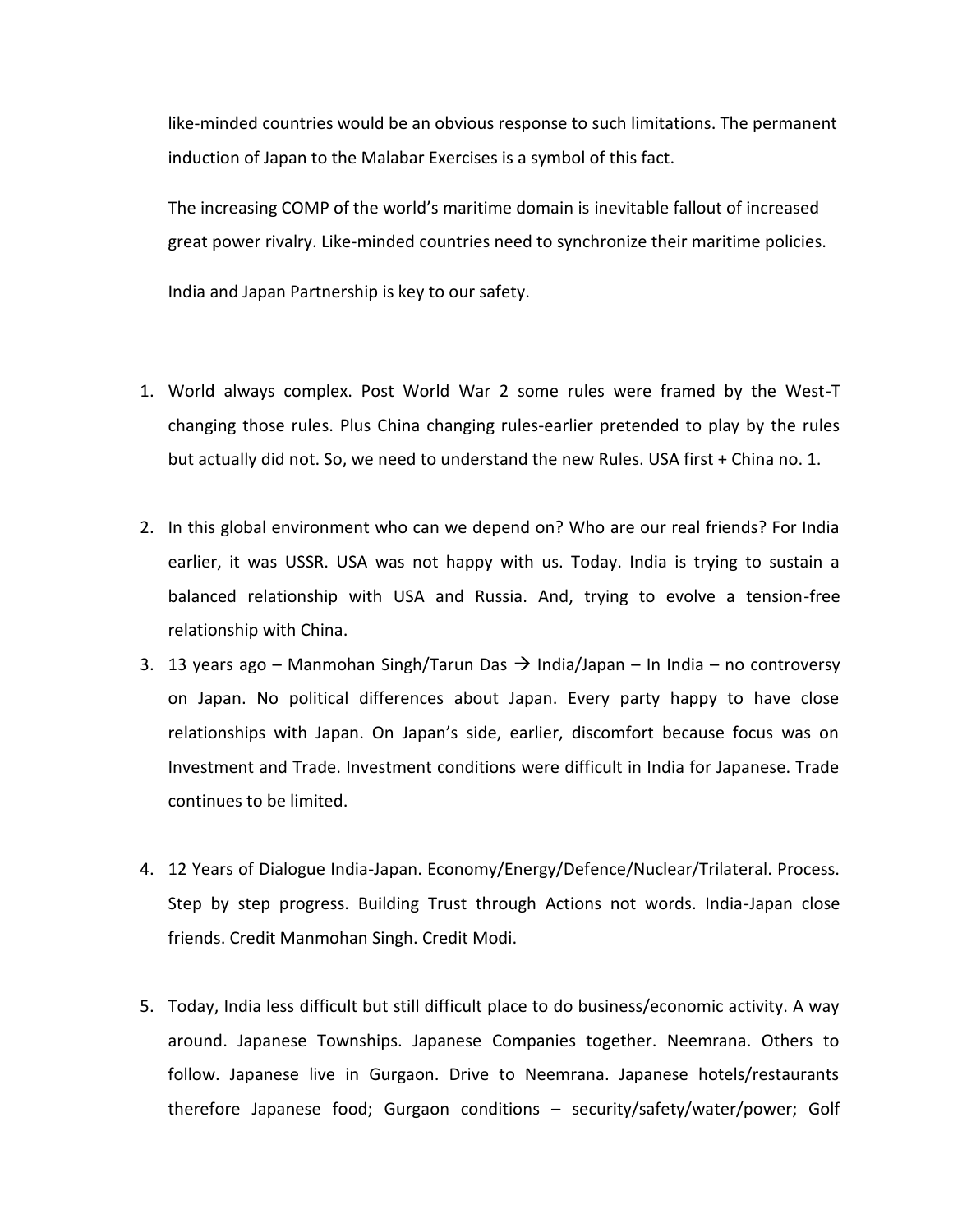courses; Japanese school for Japanese children. Its important to provide to foreign investors/companies/citizens what makes them comfy.

- 6. PM Modi September 2014.  $1<sup>st</sup>$  visit as PM to Japan.
	- a. Phone and tell your families in India how clean Japan is.
	- b. Ask 5 Japanese friends to visit India for a holiday. Put pressure on us to bring about a cleaner India in public places.

Intro to 2 CEOs at Banquet.

- 7. Over the last 12 years of many visits to Japan there has been much learning beyond Business and Industry and Investment.
	- a. Cleanliness the Swachh Bharat Campaign is modelled on Japan.
	- b. Culture heritage, Buddhist temples, tourist sites.

(We also have great culture. Great civilization. But, the way we maintain our public places leaves much to be desired).

- c. Discipline ingrained. Lines/Queues.
- d. Work Ethics focus when at work on work and work alone.
- e. Productivity because of  $(c+d)$ .
- f. Respect for others. Bow. Symbolic of Respect.
- g. Aesthetics beauty, design.
- h. Museums (even Leprosy).
- i. Quality especially manufacturing– Prof Ishikawa/1986. Prof Shoji Shiba/VLFM. And many other Japanese experts and Professors.

If we follow and learn from Japan – on these 9 issues – India will be a different place. India will be transformed.

And, yet they are also a Democracy.

And, People have Rights.